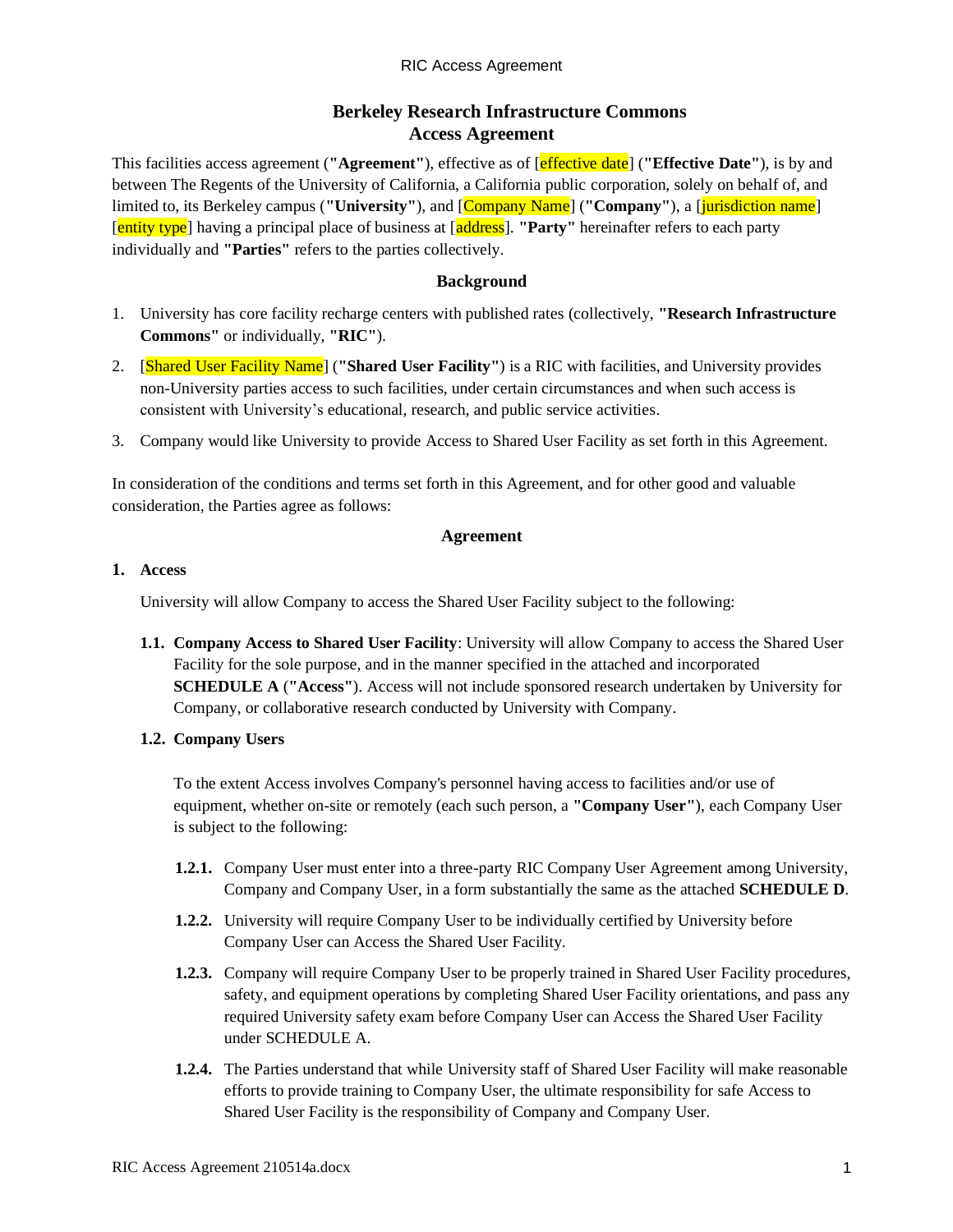**1.3. Company Responsible for Compliance with Laws and Regulations**: Company agrees that it is solely responsible for full compliance with any legal and regulatory requirements and the terms and conditions of any funding source pertaining to its Access to Shared User Facility. Company represents and warrants that it has acted and will act in full compliance with all applicable laws, regulations, and the terms and conditions of any funding source pertaining to its Access to Shared User Facility.

# **2. Property Rights**

- **2.1. Exception to University Patent Policy to allow for Company ownership of Company Inventions:**  The parties understand and agree that the University Patent Policy requires non-University personnel to sign an intellectual property agreement as a condition of utilizing University research facilities, and such agreement requires visitors to disclose and assign to the University all rights in inventions developed during their use of University research facilities. The University of California Office of the President has approved an exception to the University Patent Policy to permit Company to own Company Inventions as defined below.
- **2.2. Company Inventions**: Subject to Article 3, the following inventions shall be owned by Company and are **"Company Inventions"**:
	- **2.2.1.** any new invention or discovery conceived solely by Company prior to the Effective Date and first actually reduced to practice solely by Company Users in the performance of Access to Shared User Facility;
	- **2.2.2.** any new invention or discovery conceived solely by Company Users in the performance of Access to Shared User Facility and first actually reduced to practice solely by Company after the Effective Date and without the use of University facilities or resources; and
	- **2.2.3.** any new invention or discovery conceived and first actually reduced to practice solely by Company in the performance of the Access to Shared User Facility.

Company will ensure that Company Users do not conduct any activities beyond the scope of the permitted Access. Inventions made outside of the scope of the permitted Access are subject to University's Patent Policy and University's obligations to external sponsors as deemed appropriate in the University's sole discretion.

- **2.3. Data and Materials**: Subject to Article 3, Company owns the data and material generated by Company Users in the conduct of the permitted Access. Unless otherwise agreed in writing by the Parties, University will not use such data and materials.
- **2.4. University Intellectual Property**: Company agrees that this Agreement does not grant Company any right, title or interest in or to any intellectual property owned by University.

#### **3. Payments**

Company will pay University the fees in accordance with the attached **SCHEDULE B** which is incorporated as part of this Agreement (**"Agreement Fees"**).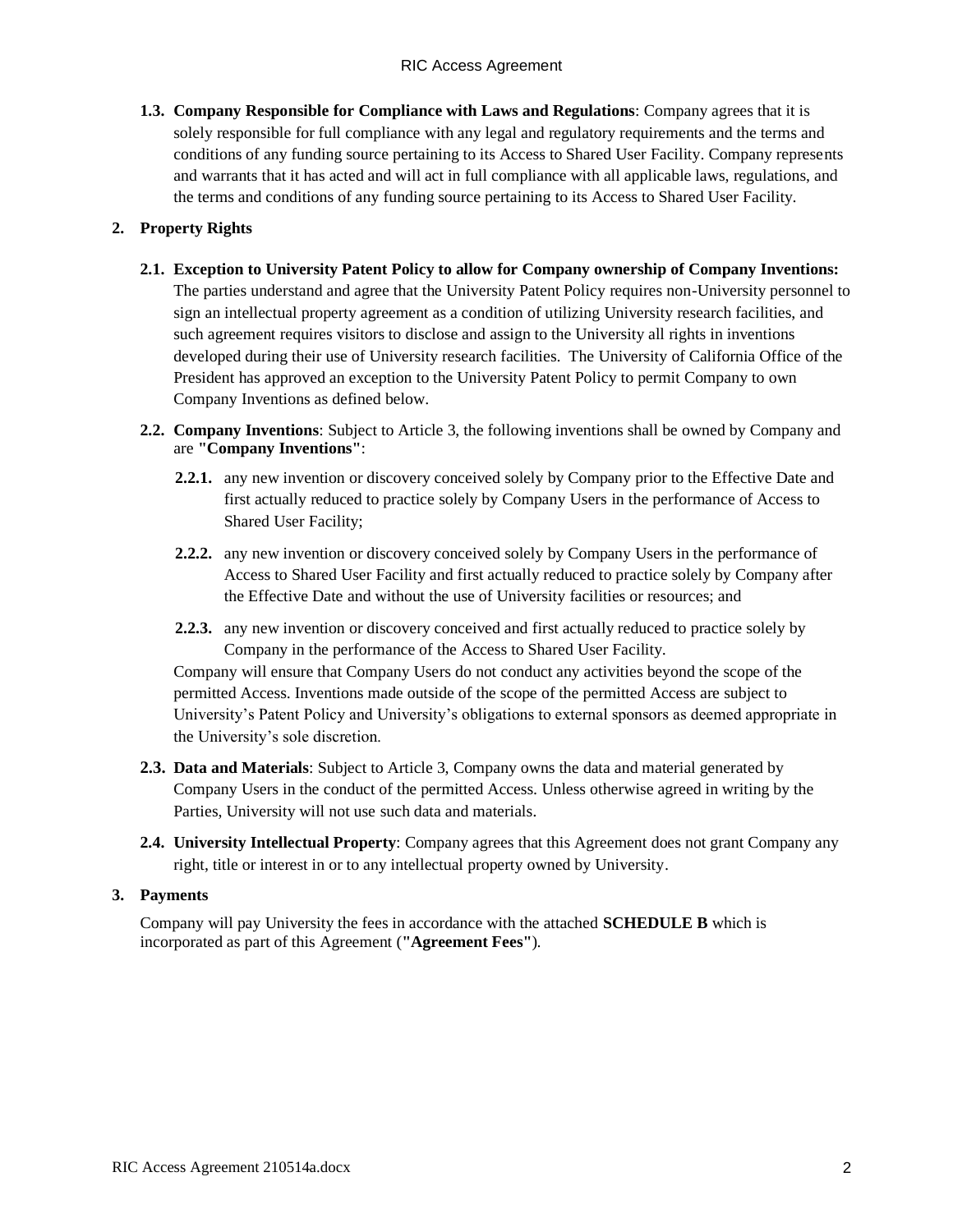### **4. Insurance**

Company agrees to keep in full force and effect during the term of Agreement, at the expense of Company, insurance (**"Insurance"**) as follows:

**4.1. Liability**: Commercial Form General Liability Insurance with minimum limits as follows:

| $\bullet$ | Each Occurrence:                         | \$1,000,000 |
|-----------|------------------------------------------|-------------|
|           | Products/Completed Operations Aggregate: | \$1,000,000 |
|           | Personal and Advertising Injury:         | \$1,000,000 |
|           | General Aggregate:                       | \$2,000,000 |

- **4.2. Workers Comp**: Proof of Workers Compensation as required by law.
- **4.3. Auto**: If a Company User or representative of Company will be driving on University property, then Business Automobile Insurance with coverage of \$1,000,000 per occurrence.
- **4.4. Named**: Regents of the University of California will be named as additional insured on the General Liability and, if applicable, Business Automobile insurance of Company.
- **4.5. Claims-form**: If the Insurance is written in a claims-form, it will continue for three (3) years following termination of Agreement.
- **4.6. Certificate**: Upon execution of Agreement, and before any work may commence in Shared User Facility by Company Users, Company will furnish University with a Certificate of Insurance (**"Certificate of Insurance"**) evidencing compliance with the insurance provisions of Agreement and requiring thirty (30) days advance written notice to the University of any modification, change, or cancellation with respect to the Insurance.
- **4.7. Not a Limit**: Compliance with the Insurance requirements of Agreement will not be construed to limit the liability of Company.

#### **5. Indemnification**

Company will defend, indemnify and hold University, its officers, agents, and employees, harmless from and against any and all liability, loss, expense, including reasonable attorney's fees, or claims for injury or damages arising out of the performance of this Agreement caused by or resulting from the negligent or intentional acts or omissions of the Company, its employees, officers or agents.

#### **6. Survival**

Any termination or expiration of Agreement will not affect the rights and obligations set forth in the following provisions of Agreement: Section 2 (Property Rights), Section 5 (Indemnification), Section 7 (RIC Standard Terms).

#### **7. RIC Standard Terms**

RIC Standard Terms specified in the attached **Exhibit 1** are incorporated as part of this Agreement.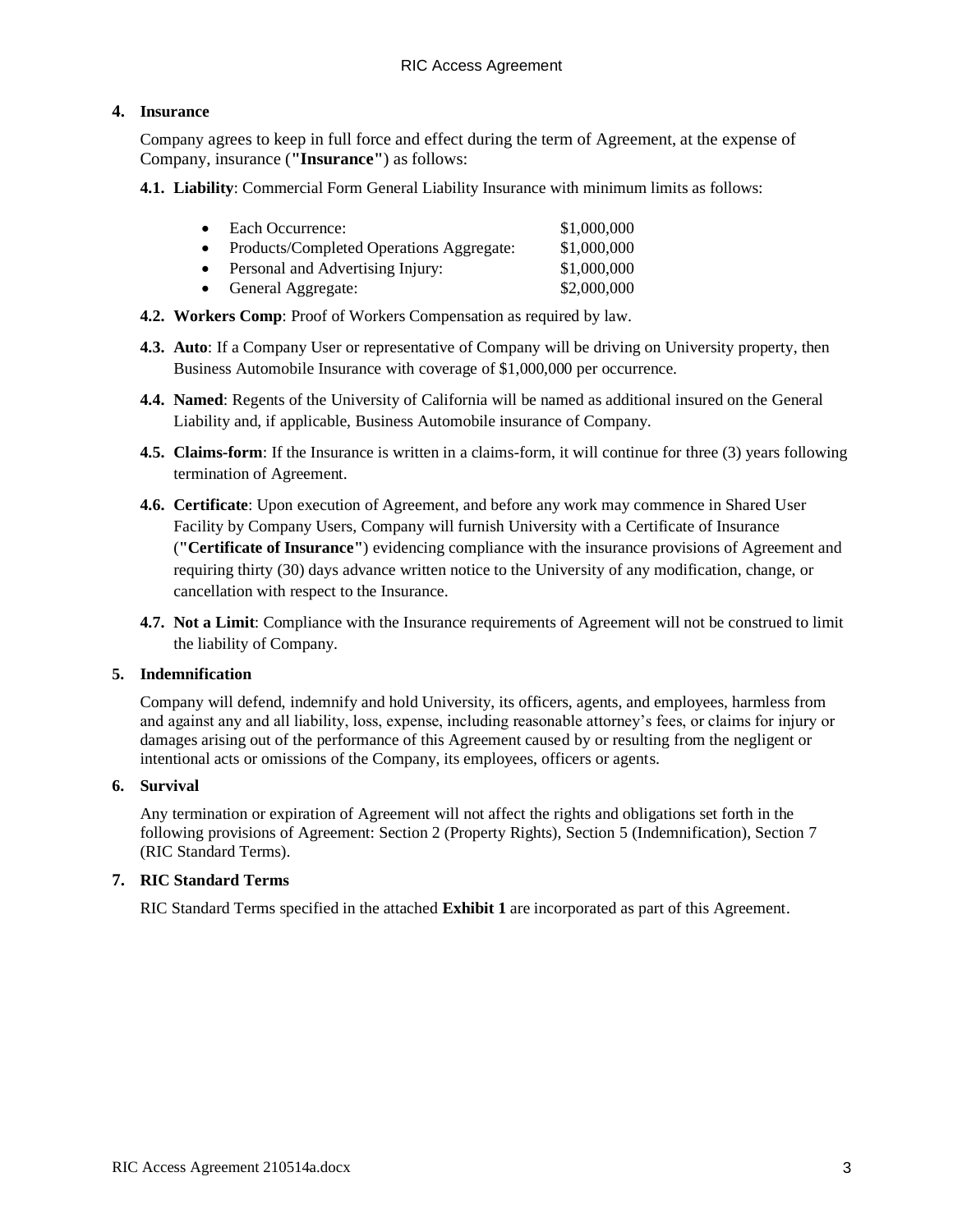#### **8. Representations**

Each person signing Agreement represents and warrants that he or she is duly authorized and has legal capacity to execute Agreement. Each Party represents and warrants to the other that the execution of Agreement and the performance of such Party's obligations hereunder have been duly authorized, and that Agreement is a valid and legal agreement binding on such Party and enforceable in accordance with its terms.

In witness whereof, the duly authorized Parties have executed Agreement as of the Effective Date.

#### [**Long Company Name**]

|                                             | By: $\overline{\phantom{a}}$ |  |  |  |  |
|---------------------------------------------|------------------------------|--|--|--|--|
|                                             |                              |  |  |  |  |
|                                             | Title:                       |  |  |  |  |
| Date:                                       |                              |  |  |  |  |
| The Regents of the University of California |                              |  |  |  |  |
|                                             |                              |  |  |  |  |
|                                             |                              |  |  |  |  |
|                                             |                              |  |  |  |  |
|                                             | Title:                       |  |  |  |  |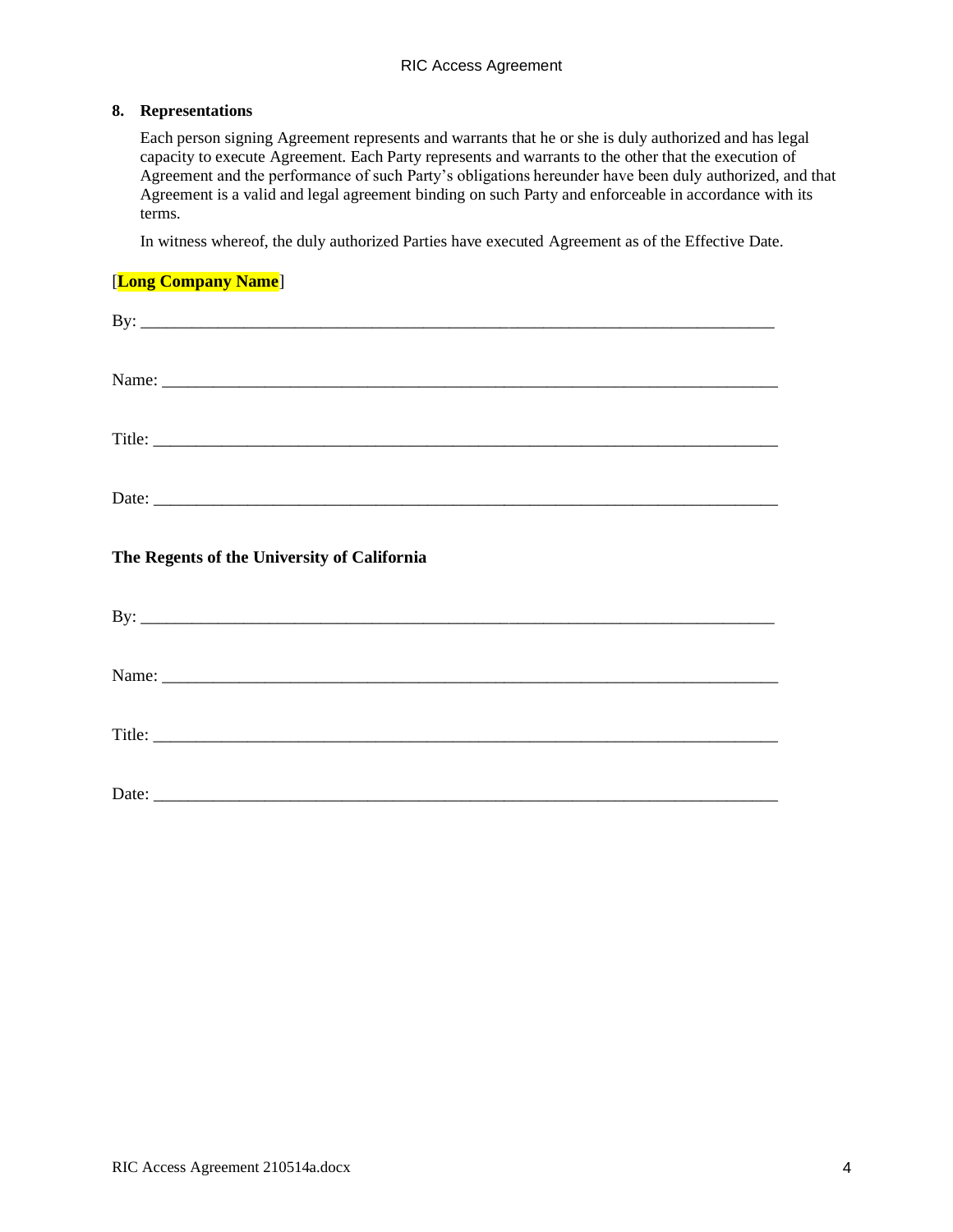# **EXHIBIT 1 Berkeley Research Infrastructure Commons Standard Terms**

These Standard Terms are used for Berkeley Research Infrastructure Commons' Access Agreement and Routine Services Agreement. The terms **"Company Users"**, **"Shared Access Facility"**, and **"Access"** are defined in, and applicable to, the Access Agreement.

#### **1. Priorities**

Research Infrastructure Commons are shared by University faculty, students, staff and researchers as well as Company Users. The Parties agree that University work will have priority over work performed by, or for non-University users. Accordingly, University will not be responsible for any delays incurred by Company caused by any such University priority.

### **2. Term and Termination**

- **2.1. Start**: The term of Agreement will commence on Effective Date and terminates one (1) year from Effective Date or an [end date], whichever is later (**"Term"**).
- **2.2. Termination Without Cause:** Either Party can terminate Agreement at any time, without cause, with ten (10) days' written notice to the other Party. If Agreement is terminated without cause, then Company will pay University the pro rata Agreement Fees through the date of termination, and all costs and non-cancelable obligations incurred by University up to and including the termination date. In no event will any capacity fees that are included in Agreement Fees be refundable.
- **2.3. Failure to Pay**: University will have the right to terminate Agreement without notice if Company fails to pay Agreement Fees in accordance with SCHEDULE B.
- **2.4. Survival**: Any termination or expiration of Agreement will not affect the rights and obligations set forth in the following provisions of this Exhibit 1: Paragraph 2.4 (Survival), Section 4 (Disclaimer of University Warranty), Section 5 (Limitation of Liability), Section 6 (Confidential Information), Section 7 (Use of Names and Trademarks), Section 9 (Data Security and Privacy), and Section 10 (Miscellaneous).

#### **3. Notices**

All notices under Agreement must be in writing and must be mailed or delivered by hand or recognized overnight delivery service to the Party to whom such notice is being given. Any such notice will be considered to have been given when received by the Party to whom notice is given, or upon receipt by the sending Party of written confirmation of refusal of delivery by the Party to whom notice is sent. The address and representatives for each Party for all such notices are listed in **SCHEDULE C**.

## **4. Disclaimer of University Warranty**

EXCEPT AS EXPRESSLY SET FORTH OTHERWISE IN THIS AGREEMENT, THE UNIVERSITY MAKES NO WARRANTIES, EITHER EXPRESS OR IMPLIED, AS TO THE SHARED USER FACILITIES, THE ACCESS, THE SERVICES, THE DELIVERABLES, OR THE RESULTS OBTAINED BY COMPANY, OR PROVIDED UNDER THIS AGREEMENT, INCLUDING, BUT NOT LIMITED TO, WARRANTIES OF MERCHANTABILITY, FITNESS FOR A PARTICULAR PURPOSE,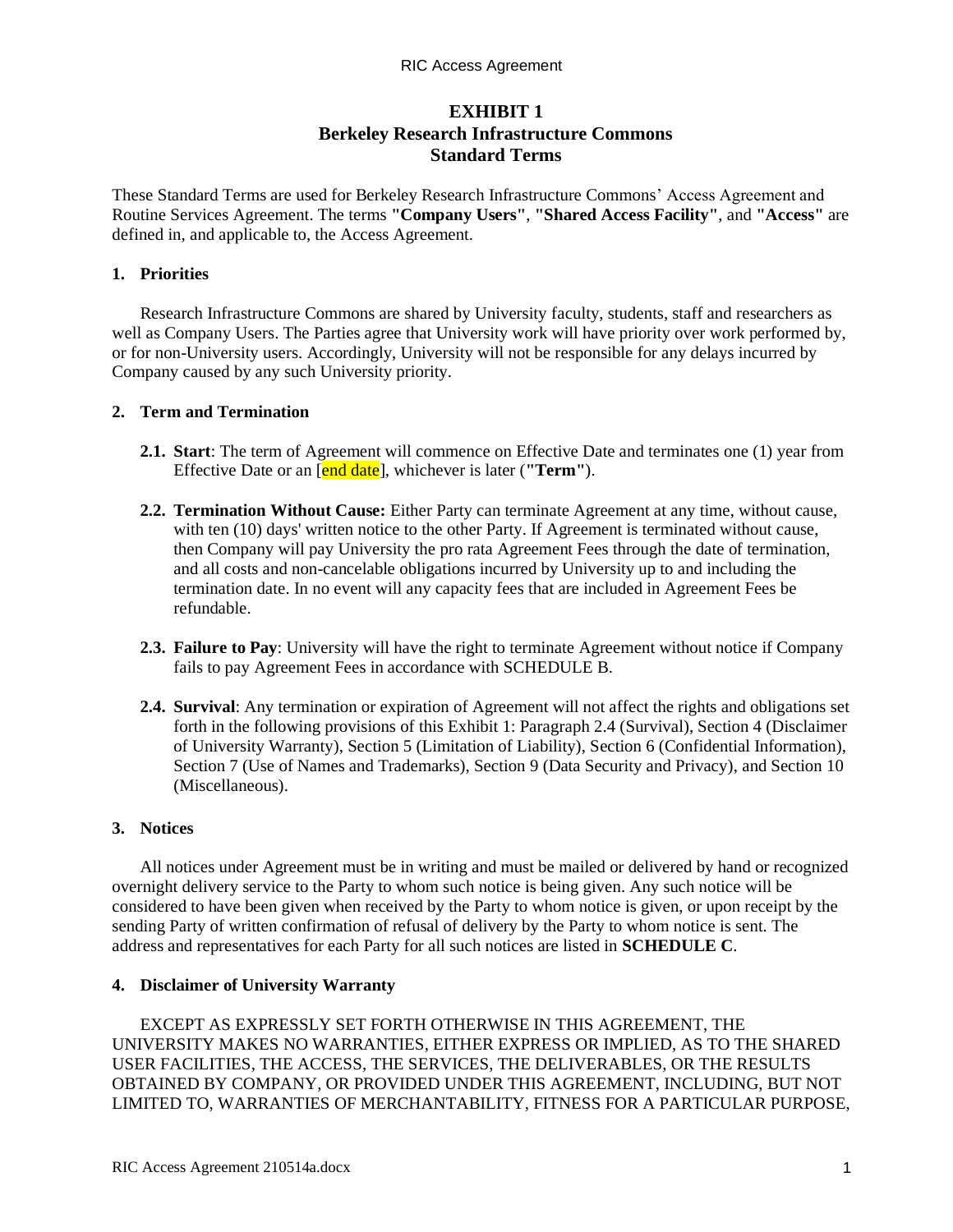AND NON-INFRINGEMENT. COMPANY ACKNOWLEDGES THAT THE FACILITIES, THE SERVICES, THE DELIVERABLES, AND THE RESULTS ARE PROVIDED ON AN "AS IS" BASIS AND WITHOUT WARRANTIES OF ANY KIND. COMPANY FURTHER ACKNOWLEDGES THAT IT USES SUCH FACILITIES, SERVICES, DELIVERABLES, AND RESULTS AT ITS OWN RISK. THE UNIVERSITY WILL BEAR NO RESPONSIBILITY FOR THE SUCCESS OR FAILURE OF THE SERVICES, DELIVERABLES, OR RESULTS.

### **5. Liability Limitation**

NEITHER PARTY SHALL BE LIABLE FOR ANY INDIRECT, CONSEQUENTIAL, INCIDENTAL, SPECIAL, PUNITIVE, OR EXEMPLARY DAMAGES OF ANY KIND ARISING OUT OF OR IN ANY WAY RELATED TO THIS AGREEMENT, WHETHER IN WARRANTY, TORT, CONTRACT, OR OTHERWISE, INCLUDING, WITHOUT LIMITATION, LOSS OF PROFITS OR LOSS OF GOOD WILL, WHETHER OR NOT THE OTHER PARTY HAS BEEN ADVISED OF THE POSSIBILITY OF SUCH DAMAGES AND WHETHER OR NOT SUCH DAMAGES WERE FORESEEABLE.

### **6. Confidential Information**

- **6.1. Confidentiality**: **"Confidential Information"** is defined as non-public information that: (i) a Party considers confidential or proprietary; and (ii) is clearly marked "Confidential" or "Proprietary" at the time it is disclosed to the receiving party. If a Party discloses Confidential Information orally, the disclosing Party will indicate its confidentiality at the time of disclosure and will confirm such in writing within ten (10) days of the disclosure. Each Party agrees to use the Confidential Information solely in connection with Agreement and not for any purpose other than as authorized by the Agreement. The receiving Party will not disclose the disclosing Party's Confidential Information to any third party without prior written approval from the disclosing Party. The receiving Party's confidentiality and use obligations will extend for a period of one (1) year from the date of receipt of the disclosing Party's Confidential Information unless specified otherwise in Schedule A.
- **6.2. Non-Confidential Information**: The Parties agree that information will not be deemed Confidential Information and the receiving Party will have no obligation to hold in confidence such information which: (i) was legally in its possession or known to the receiving Party without any obligation of confidentiality prior to receiving it from the disclosing Party; (ii) is, or subsequently becomes legally and publicly available without breach of Agreement by the receiving Party; (iii) is legally obtained by the receiving Party from a third party without any obligation or confidentiality; or (iv) is independently developed by or for the receiving Party without use of the Confidential Information as demonstrated by competent evidence.
- **6.3. Exceptions**: If the receiving Party is required by law to disclose Confidential Information of the disclosing Party, the receiving Party will notify the disclosing Party, to the extent permitted by law, so that the disclosing Party may seek a protective order or other appropriate remedy. Notwithstanding anything to the contrary in this Agreement, Company acknowledges and agrees that the University is subject to compliance with the requirements of the California Public Records Act, Government Code Section 6250 et seq. and that any confidential information or the terms or conditions of this Agreement may be subject to disclosure pursuant thereto (or other similar applicable law) in the absence of applicable statutory exemptions for such confidential information.

## **7. Use of Names and Trademarks**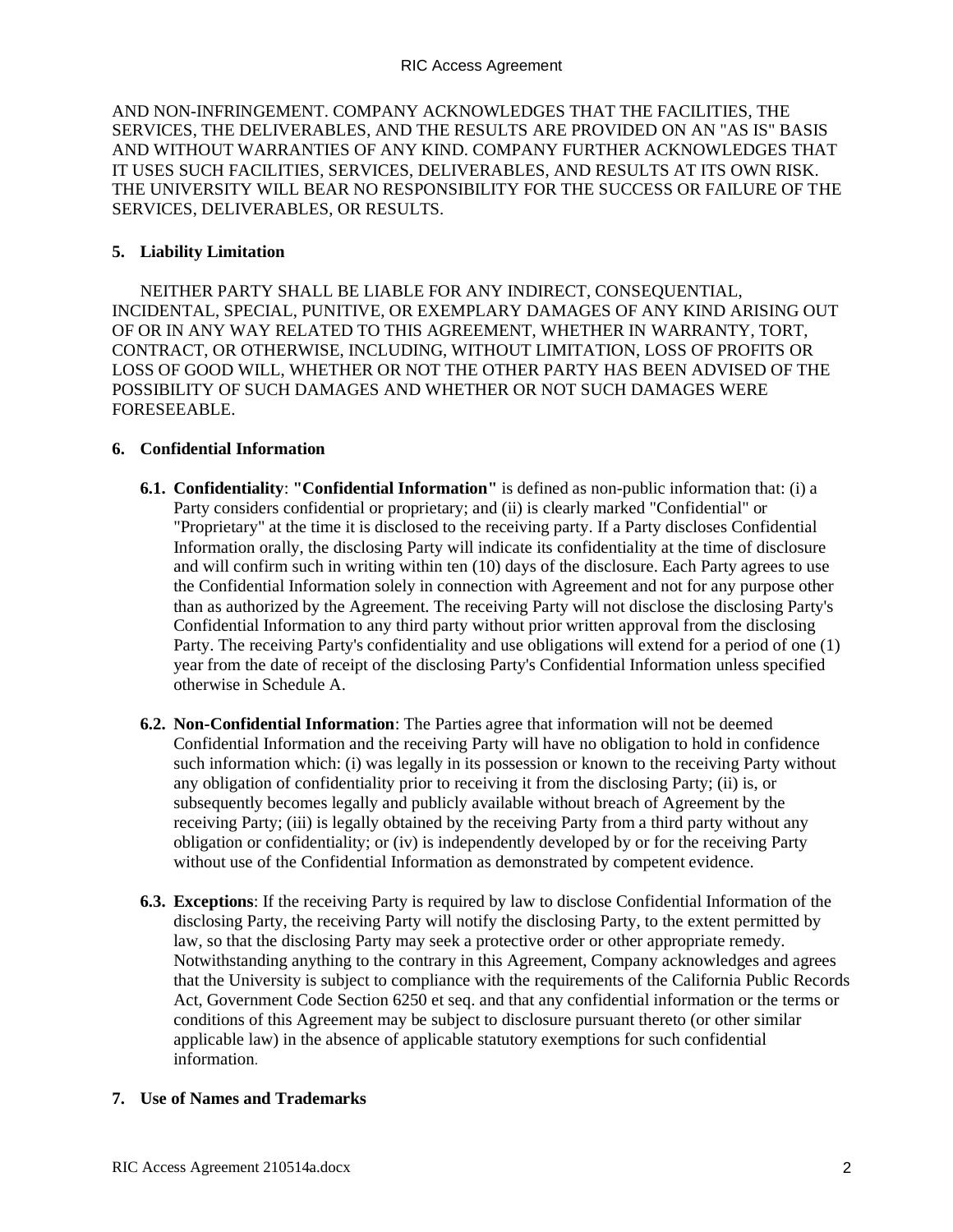Company will not use the name of the University of California (**"UC"**), any abbreviation thereof, any name of which "University of California" is a part, or any trademarks or logos of the University (**"University Marks"**), in any commercial context (including, without limitation, on products, in media including websites, and in advertisements), or in cases when such use may imply an endorsement or sponsorship of Company, its products or services. All such uses of University's name and trademarks must receive prior written consent from The Regents of the University of California through the Office of Business Contracts and Brand Protection, who can be reached at BCBP@berkeley.edu. At all times, Company agrees to comply with California Education Code Section 92000.

University Marks are and will remain exclusively the property of the University. Company will not, either directly or indirectly, obtain or attempt to obtain during the Term hereof or at any time thereafter, any right, title or interest in or to University Marks, and

Company hereby expressly waives any right which it may have in University Marks. Company recognizes the University's exclusive ownership of University Marks.

#### **8. Export Control and Biohazardous Materials**

Company will not provide to University any materials and/or information that are export-controlled under the International Traffic in Arms Regulations (22 CFR 120-130), the United States Munitions List (22 CFR 121.1), or Export Administration Regulations (15 CFR 730-774); controlled on a military strategic goods list; Select Agent(s) under 42 CFR Part 73, et seq.; or subject to regulations governing access to such Export Materials (**"Export Materials"**). If Company desires to provide any Export Materials to the University, Company must provide written notification that identifies such Export Materials, including their export classification to the University contact in SCHEDULE C and receive confirmation and approval from University, prior to disclosure.

#### **9. Data Security and Privacy**

- **9.1. Definition**: For the purpose of Agreement, **"Data Protection Law"** means applicable laws relating to privacy and data protection, including in the case of University, the Family Educational Rights and Privacy Act (**"FERPA"**), and other applicable U.S. federal and California state laws on privacy and data protection; and in the case of Company, Company's applicable national and local laws on privacy and data protection. In the event any Protected Information is revealed, shared, or exchanged between the Parties, each Party agrees to comply with its obligations under all applicable Data Protection Law, and as required under Agreement. To the extent that any laws or regulations of the home country or region of a Party has extraterritorial application such as to impose legal obligations on the other Party or its conduct outside such home country or region, the other Party upon request will provide reasonable assistance to such other Party in satisfying such obligation as necessary to implement Agreement. Such reasonable assistance shall not include legal advice or opinion.
- **9.2. Protection**: Company agrees to protect the privacy and security of personally identifiable information or data identifiable to an individual (**"Protected Information"**). Company shall implement, maintain and use internationally recognized commercial data security standards regarding administrative, technical and physical security measures that meet or exceed these requirements, including information access and computer system security measures, to preserve the confidentiality, integrity and availability of the Protected Information. Company shall not access, use or disclose Protected Information other than for the sole purpose granted by the University as necessary to carry out the Services, or as required by applicable U.S. law, or as otherwise authorized in writing by University. Company shall inform University of any confirmed or suspected unauthorized access or disclosure of Protected Information immediately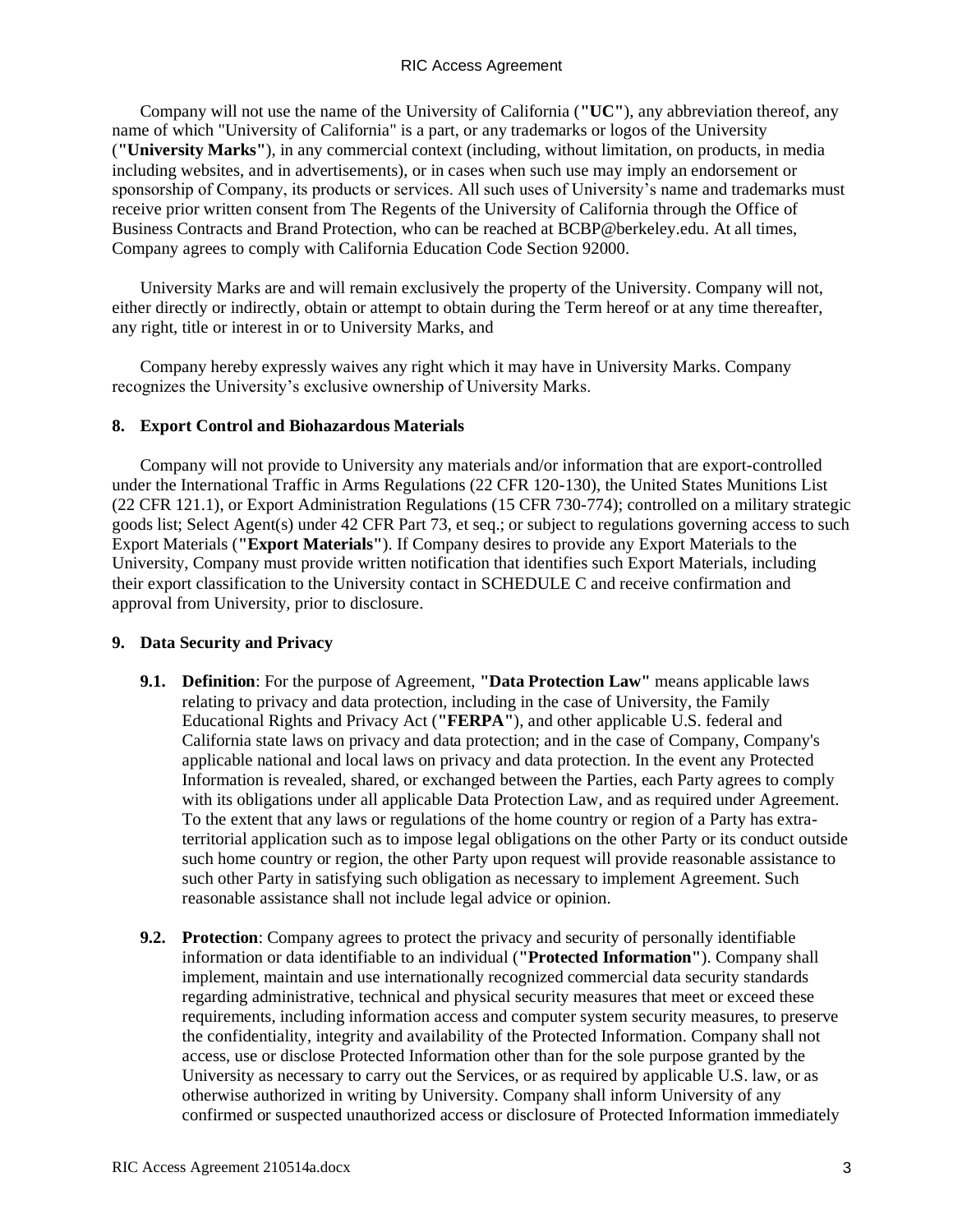upon discovery, both orally and in writing, and fully cooperate with University in investigating and remedying the effects of such breach.

**9.3. Non-Disclosure**: Neither Party shall use or disclose Protected Information for any purposes except as contemplated by Agreement or as required by applicable U.S. law (such as pursuant to a subpoena or, for the University, the California Public Records Act), or as otherwise authorized in writing by the other Party. In the event of expiration or termination of this Agreement, the requirements of this Section will continue to apply to any Protected Information which continues to be stored, processed, or used by either Party following termination of this Agreement.

#### **10. Miscellaneous**

- **10.1. Governing Law**: This Agreement will be governed by and interpreted according to the laws of the State of California, without regard to its conflict of laws provisions. Parties agree and consent to the exclusive jurisdiction of the courts of the State of California for all purposes regarding this Agreement and further agrees and consents that venue of any action brought will be exclusively in the County of Alameda.
- **10.2. Relationship of Parties**: The relationship of the Parties under Agreement is that of independent contractors. Nothing herein will create, or be construed to be, a joint venture, association, partnership, franchise or other form of business relationship. At no time will the employees, agents or assigns of one Party be considered the employees of the other Party for any purpose, including but not limited to workers' compensation purposes.
- **10.3. Force Majeure**: If any Party fails to timely perform its obligations (other than payment obligations) under Agreement because of natural disasters, labor disputes, strikes, actions of governmental authority, acts of terrorism or war, whether actual or threatened, judicial orders, epidemics, quarantine, public health or travel restrictions or other causes beyond the reasonable control of the Party obligated to perform, then that Party's performance will be excused for the duration of such force majeure event. In the event of force majeure, the Parties may agree to alternative methods of performance that mitigate the effect of force majeure, subject to mutual agreement as to the terms thereof (including the payment of additional amounts).
- **10.4. Assignment**: Neither Party can assign or transfer Agreement without the written consent of the other Party.
- **10.5. Severability**: In the event any portion of Agreement is declared illegal, unenforceable, invalid or void by a court of competent jurisdiction, such portion will be severed from Agreement, and the remaining provisions will remain in full force and effect.
- **10.6. Integration**: This Agreement, including any exhibits, schedules, and addenda, constitutes the entire understanding and agreement between the Parties as to all matters contained herein, and supersedes all prior agreements, representations and understandings of the Parties. The Parties may utilize their standard forms of purchase orders, invoices, quotations and other such forms in administering Agreement, but any of the terms and conditions printed or otherwise appearing on such forms will not be applicable and will be void. Modifications, including additions or revision of any terms and conditions may only be made by a written agreement signed by both Parties that expressly states in the title of such document an intent to amend Agreement.
- **10.7. Waiver**: No waiver of any provision of Agreement will be effective unless made in writing and signed by the waiving Party. The failure of any Party to require the performance of any term or obligation herein, or the waiver by any Party of any breach of Agreement, will not prevent any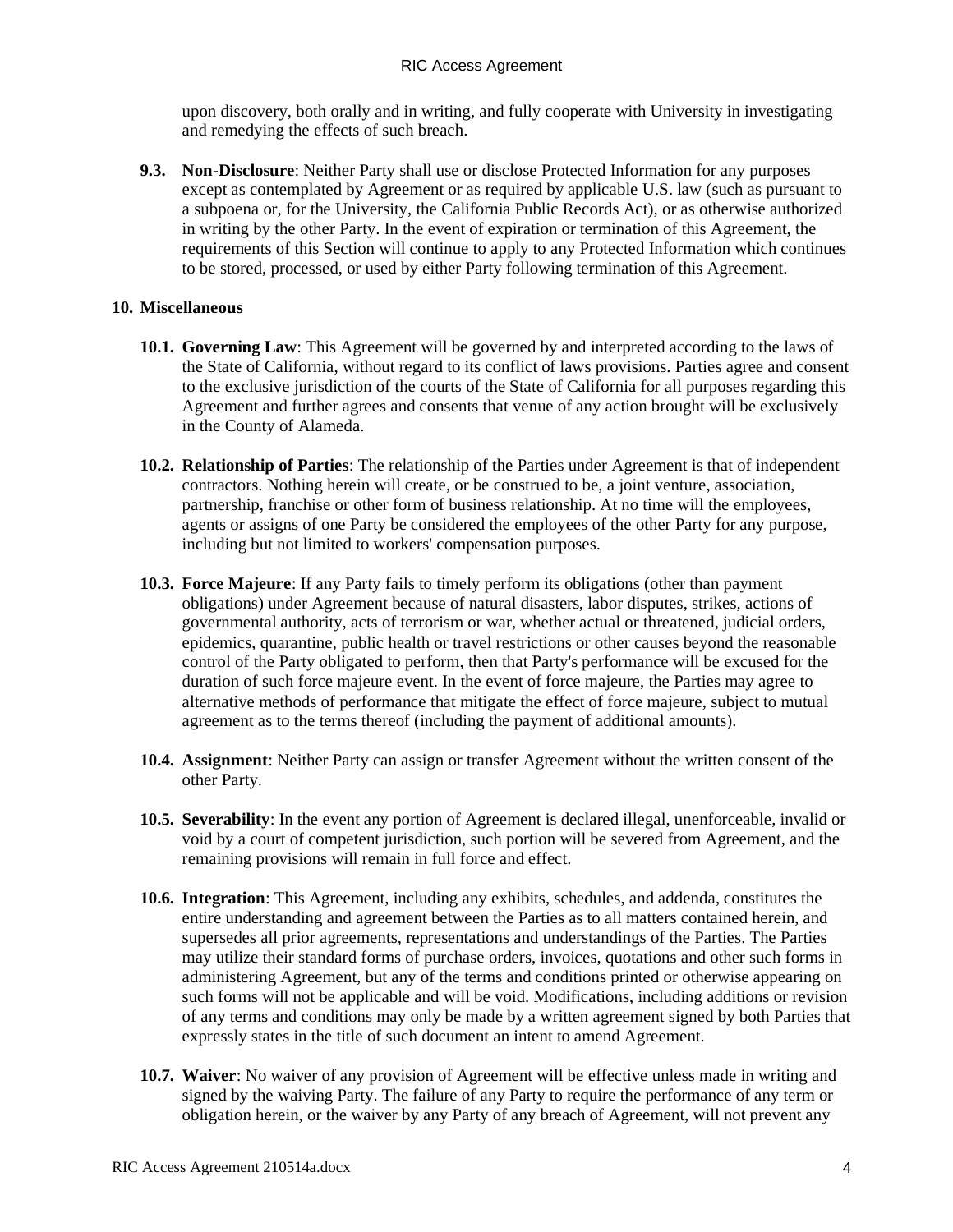subsequent enforcement of such term or obligation or be deemed a waiver of any subsequent breach.

- **10.8. Counterparts**: This Agreement may be executed in two or more counterparts, which may be transmitted via facsimile or electronically, each of which will be deemed an original and all of which together will constitute one instrument.
- **10.9. Headings**: Article and Section headings used in Agreement are for convenience of reference only, are not part of Agreement and will not affect the construction of, or be taken into consideration in interpreting, Agreement.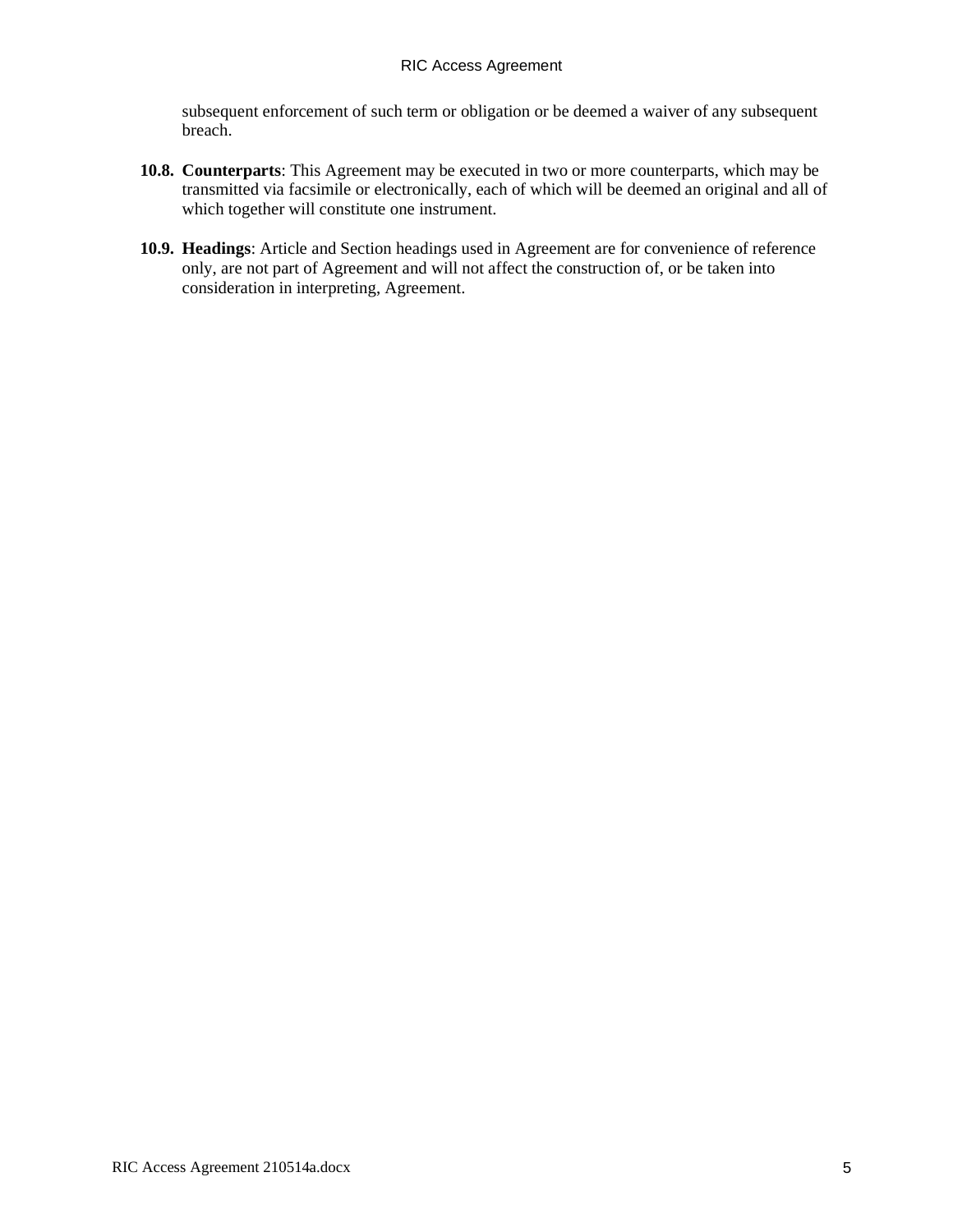# **SCHEDULE A Berkeley Research Infrastructure Commons Access Agreement Shared User Facility**

University agrees to give Company and the Company Users named below Access to Shared User Facility as follows:

[Note to campus from RPAC: this Schedule, including location must be completed with specificity in order to effect the intent of the IP provisions in this Agreement.]

Recharge Center:

Specific description of:

- 1. Location
- 2. Instruments permitted to be used
- 3. Activities permitted to be conducted
- 4. Number and names of Company Users
- 5. Activity frequency, schedule of use, deadlines, etc
- 6. Facility Fee Schedule: [add link to internet page setting forth Facility Fee Schedule.]
- 7. Non-standard confidentiality term: [Per Exhibit 1, Paragraph 6.1, the university's default, recommended confidentiality term is 1 year. However, with the authorized acknowledgement below, the term can be changed. The university advises no more than 3 years, and a maximum of 5 years. For terms over 5 years, expect a delay in contract execution.]
- 8. Special considerations

#### **University's Authorized Acknowledgement:**

| By:   |  |
|-------|--|
|       |  |
|       |  |
| Date: |  |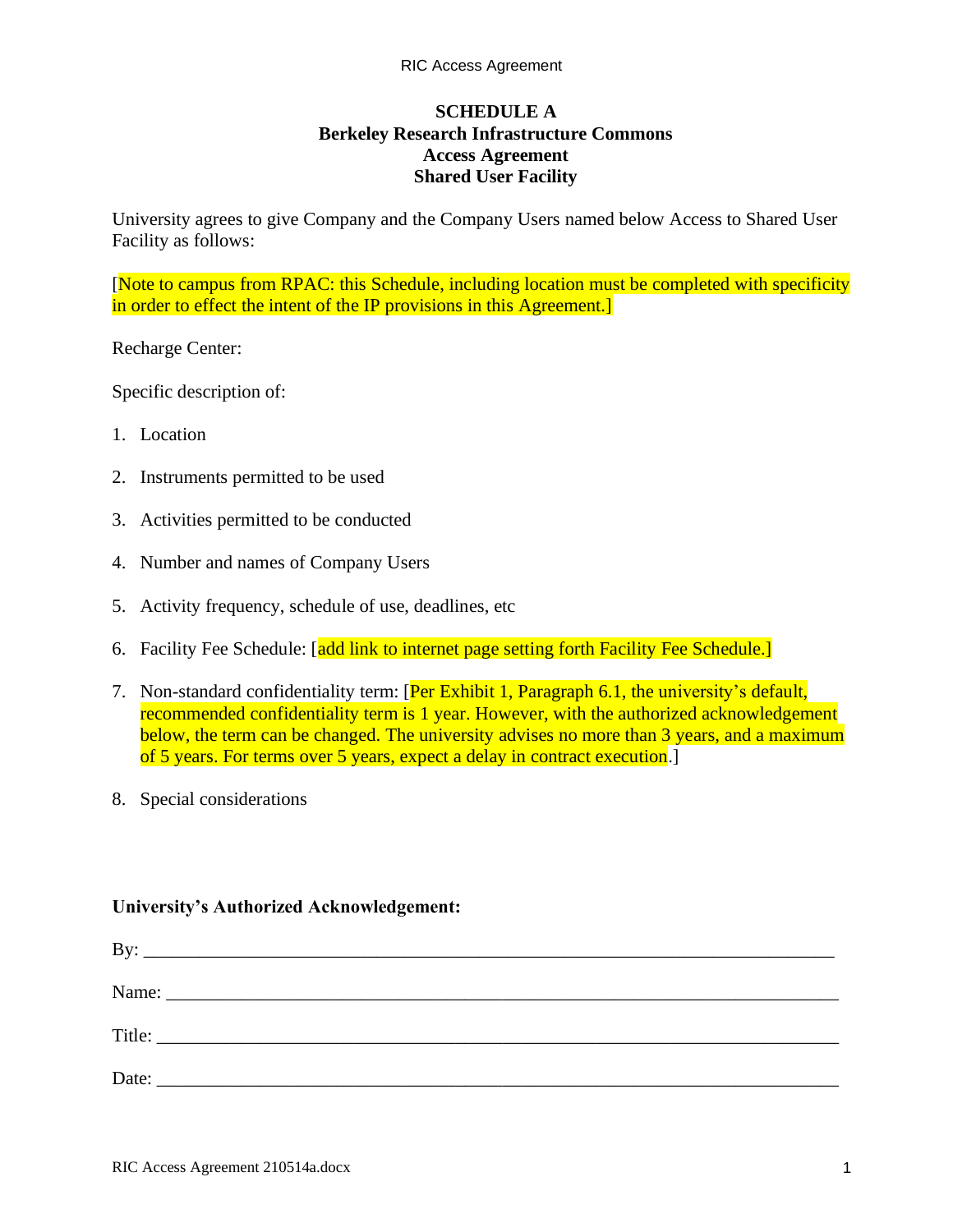# **SCHEDULE B Berkeley Research Infrastructure Commons Access Agreement Fees**

# [Each Shared User Facility will have its own fee schedule]

[If Shared User Facility charges a Capacity Fee (an annual charge Company pays to be able to schedule Access), this should also be included here.

Company will pay University the service fees posted on the Shared User Facility's Fee Schedule. Fees for the Shared User Facility may be modified from time to time by University in its sole discretion, and any modified fees will be applicable as and when provided in the Shared User Facility Fee Schedule.

1. Agreement Fees (i.e., Rates/Cost):

[If the Shared User Facility charges a Capacity Fee (an annual charge a Company pays to be able to schedule Access), this should also be included here.]

2. Payment Schedule:

3. Terms of Payment:

[Please consider setting up terms requiring payment in full before (or at the same time that) deliverables are provided, so that UC has leverage to get the final payment from the Company.

If all services are provided before UC receives final payment, it may be difficult to collect outstanding fees from the Company.

Also, if UC is performing services before payment is due, consider running a credit check on the Company, to determine whether the Company pays its debts on-time.]

- 4. Limitations of Charges (if any):
- 5. Company Invoicing Address:
- 6. Form of Payment:

[Usually check made payable to "UC Regents" or wire transfer, unless otherwise specified in an invoice.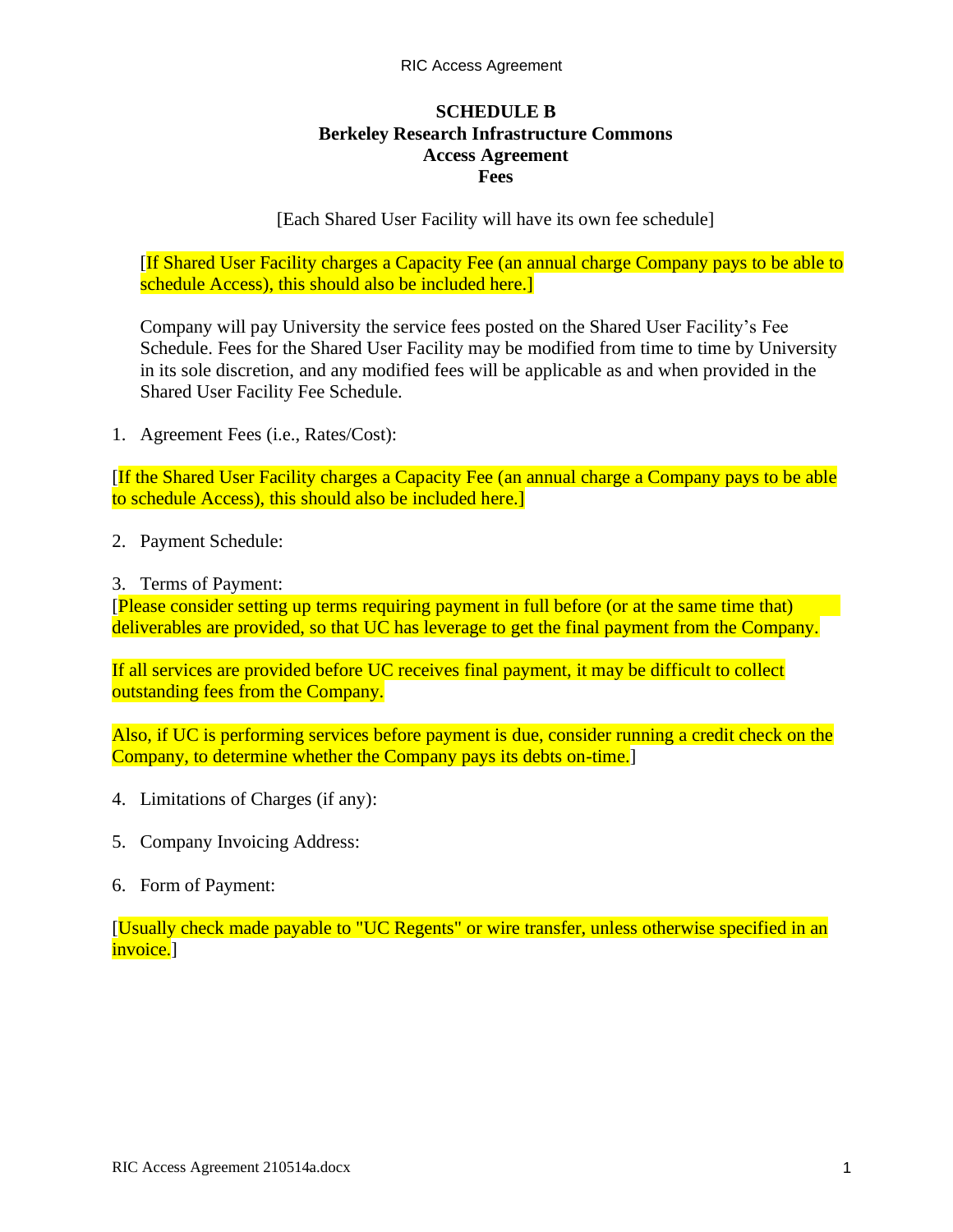# **SCHEDULE C Berkeley Research Infrastructure Commons Access Agreement Notices**

[Each Shared User Facility will have its own notice schedule]

University's authorized representative for all notices pursuant to Agreement and for contract execution:

| University's representative for all other purposes:         |
|-------------------------------------------------------------|
|                                                             |
|                                                             |
|                                                             |
|                                                             |
| Company's authorized representative for contract execution: |
|                                                             |
|                                                             |
|                                                             |
| Company's representative for all other purposes:            |
|                                                             |
|                                                             |
| Phone:                                                      |
|                                                             |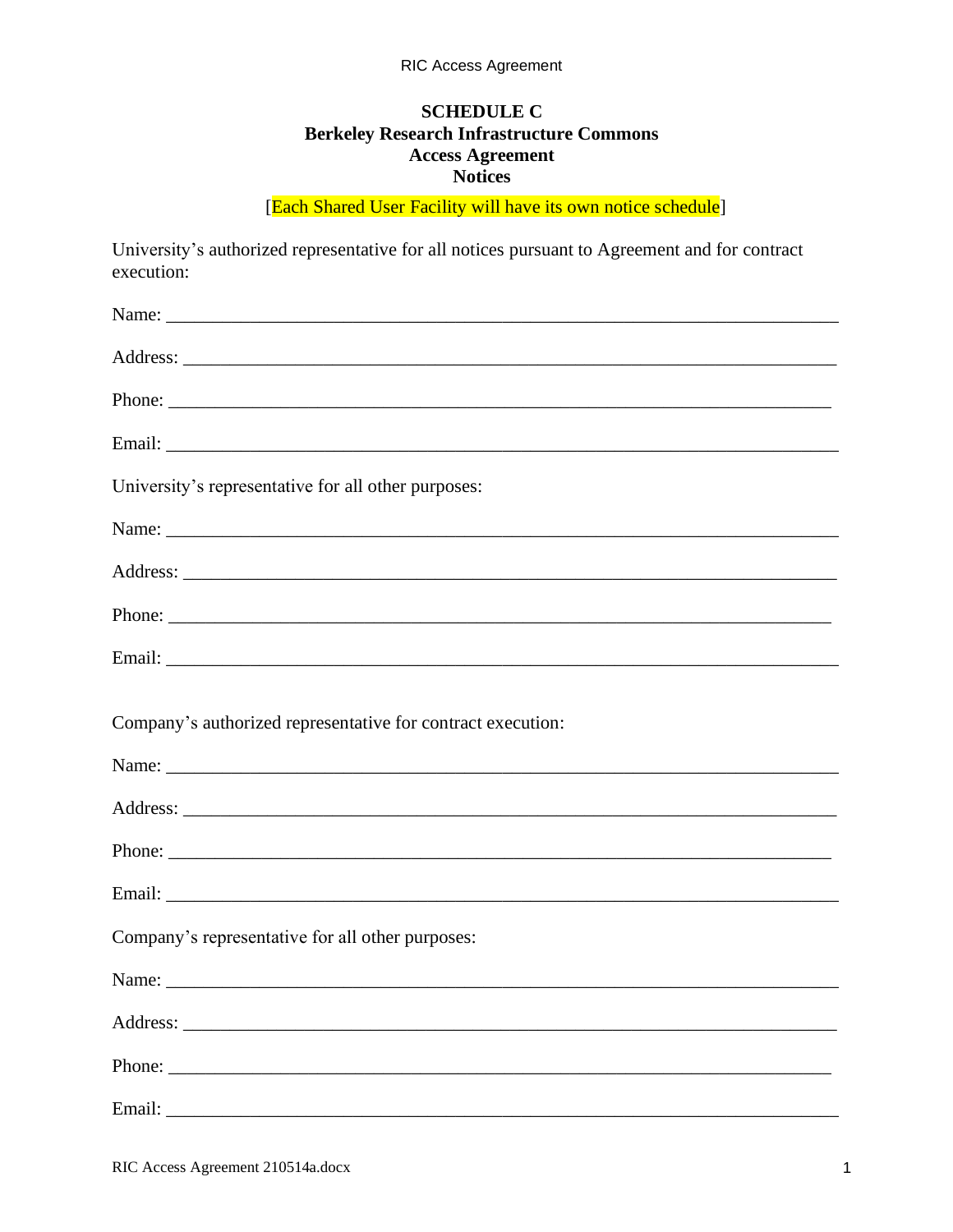# **SCHEDULE D Berkeley Research Infrastructure Commons Company User Agreement**

COMPANY USER name:

University, Company, and Company User agree as follows:

Company User named above understands and agrees that:

1. Company User will be allowed Access to Shared User Facility to conduct activities in accordance with, and limited to, Agreement between University and Company, dated \_\_\_\_\_\_\_\_\_\_\_\_\_\_\_\_\_\_, 20\_\_\_\_\_ (the **"Access Agreement"**). Termination of the Access Agreement, for any reason, will terminate Company User's Access to Shared User Facility.

2. Company User must be properly trained in Shared User Facility procedures, safety, and in equipment operation by completing the Shared User Facility training and/or orientation seminar(s), and pass the safety exam before entry to the Shared User Facility will be permitted. The Parties understand that while the staff and management of Shared User Facility will make reasonable efforts to provide training to users, ultimate responsibility for safe use of the Shared User Facility rests with Company User and Company.

3. At all times, Company User will comply with Shared User Facility rules and procedures.

4. Company User's activities are subject to conditions approved in advance by the University and Shared User Facility management. This Company User Agreement does not give rise to any joint research project between or among Company, Company User or University. Company User is entering this Company User Agreement as an employee or representative of Company only.

5. Company User agrees s/he will not participate in activities at University beyond the scope of the permitted Access.

6. Company User understands that this Company User Agreement does not grant Company User any right, title or interest in or to intellectual property owned by University.

7. Subject to the terms of Access Agreement, Company User will release and hold harmless University, its officers, agents and employees from any and all claims, damages, costs (including reasonable attorneys' fees) and liabilities arising out of the Company User's use of Shared User Facility.

8. At all times, Company User will comply with Shared User Facility campus, city and state mandates relating to COVID-19, including physical distancing, face coverings and hand washing hygiene protocols, and any COVID-19 mandates.

9. Company User will abide by all other applicable terms and conditions of the Access and Service Agreement.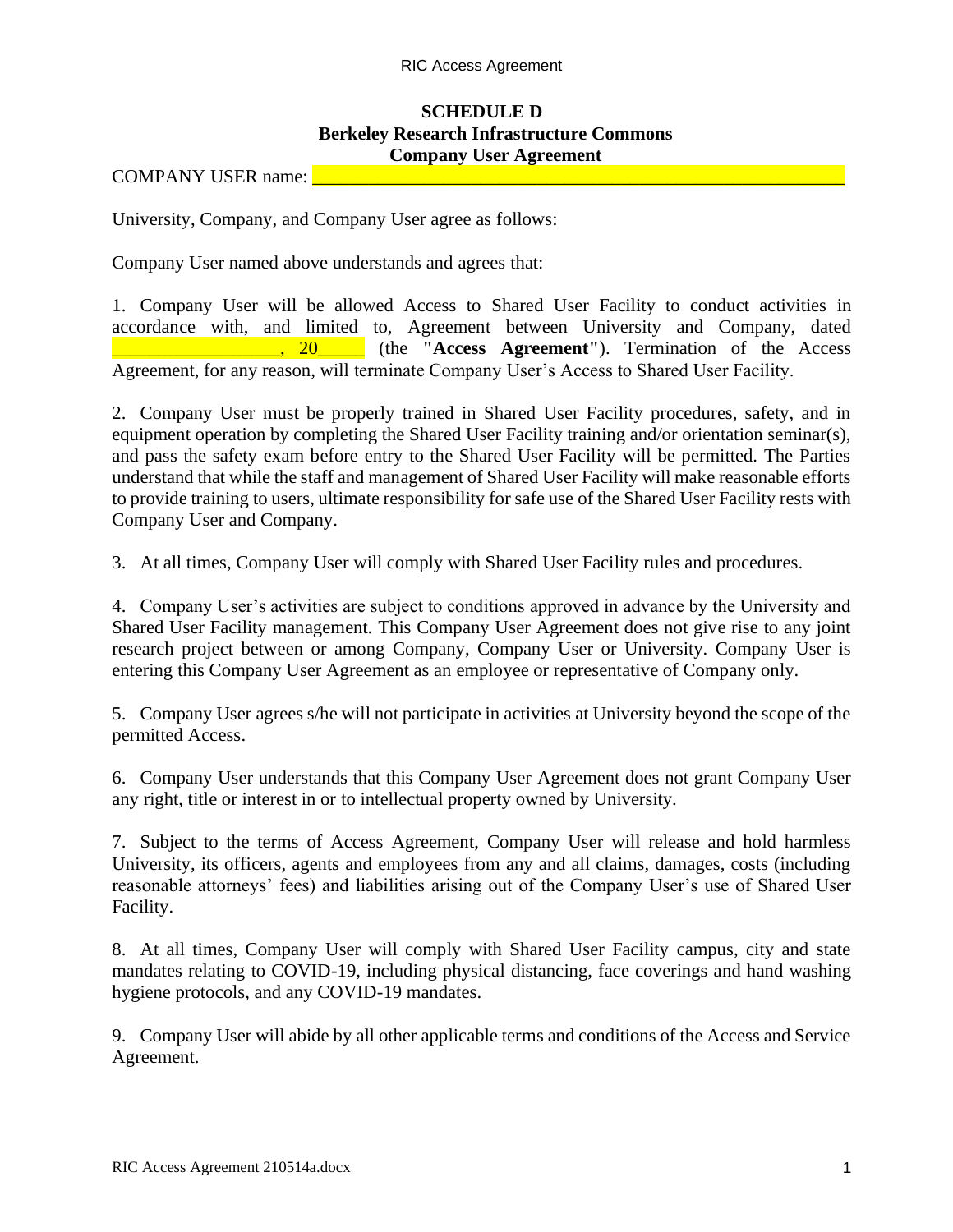# AGREED:

| <b>Company User</b>          |  |  |
|------------------------------|--|--|
| By: $\overline{\phantom{a}}$ |  |  |
|                              |  |  |
|                              |  |  |
|                              |  |  |
|                              |  |  |
| <b>Company</b>               |  |  |
| By: $\overline{\phantom{a}}$ |  |  |
|                              |  |  |
|                              |  |  |
|                              |  |  |
|                              |  |  |
| <b>University</b>            |  |  |
| By: $\overline{\phantom{a}}$ |  |  |
|                              |  |  |
| Title:                       |  |  |
|                              |  |  |